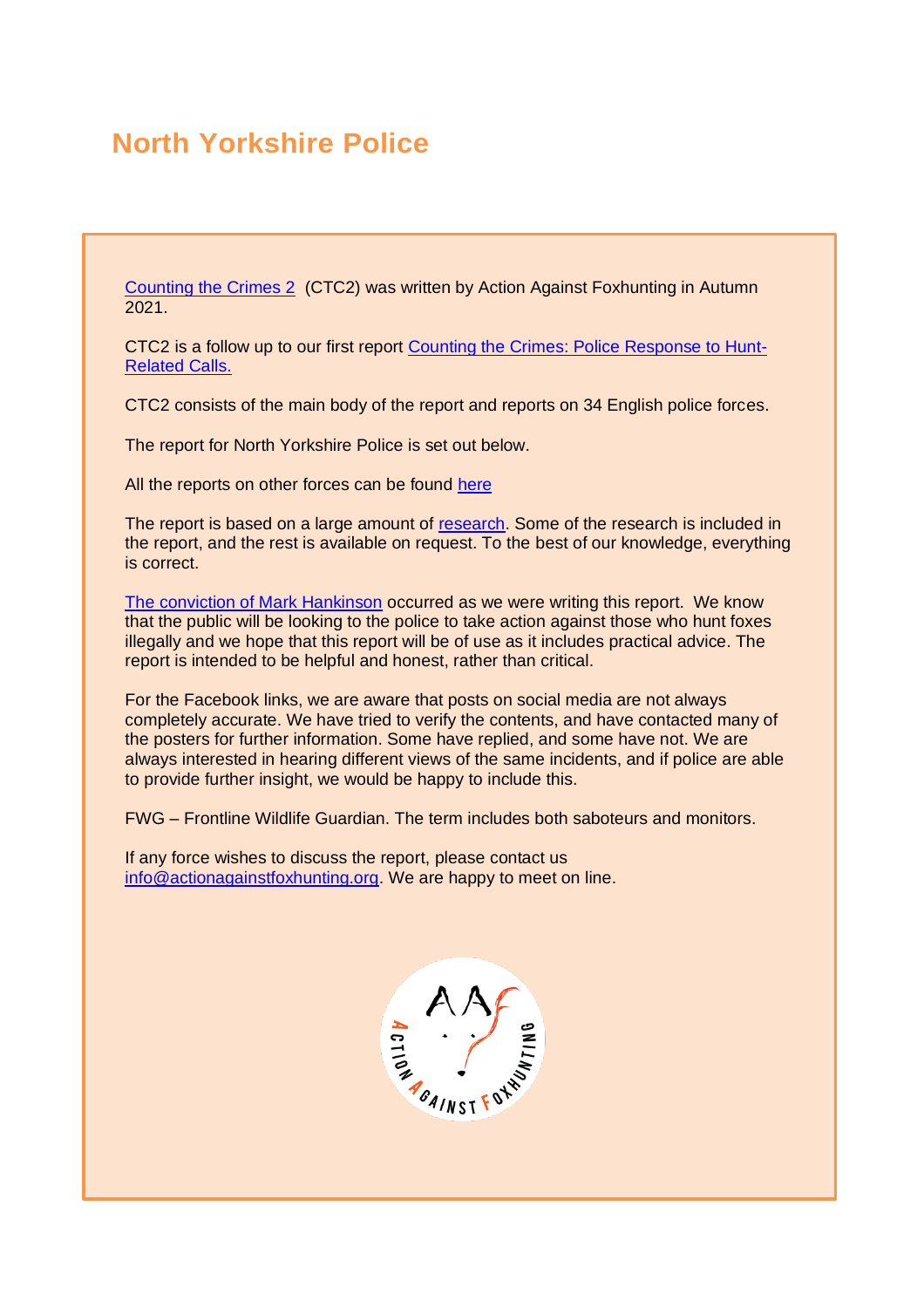**How did the force respond to CTC? You can select multiple options.**

- One email
- ✓ Exchange of emails
- ✓ Meeting
- No response at all

## **For Email response - was the response detailed?**

- ✓ Yes
- No

#### **How do you rate the email response?**

| $1 \t2 \t3 \t4 \t5$ |  |  |
|---------------------|--|--|
|                     |  |  |

## **Why have you given this rating?**

Thorough, knowledgeable reply, with the offer of a meeting.

## **Were there follow up emails and did the force reply?**

✓ Yes – No

## **For the forces who met with us, how do you rate this response?**

1 2 3 4 5 − − − ✓ −

#### **Why have you given this response?**

North Yorkshire Police were very keen to meet with us. We covered a lot of ground in the meeting and also dealt with some difficult areas - mainly the pro hunting WCO who did a great deal of damage to the relationship between the NY Police and FWGs.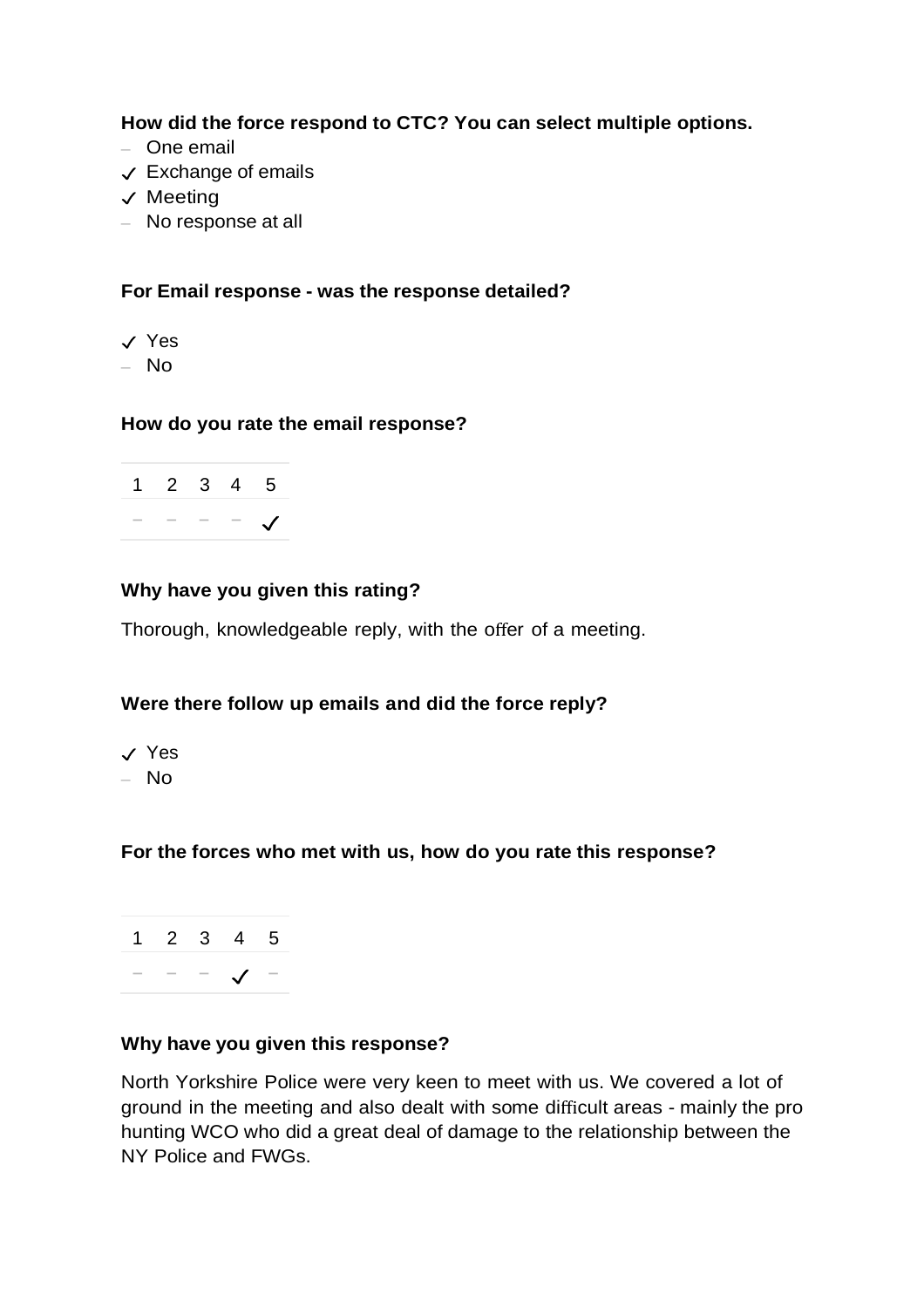## **For the forces who met with us, how open were they?**

1 2 3 4 5 − − − ✓ −

## **For the forces who met with us, how useful was the meeting?**



#### **Why have you given this response?**

NY Police answered our questions in detail. The officer was honest about his view of the Hunting Act and about the difficulties that the force faces with regard to policing foxhunting. N Yorkshire is an enormous area; 85% of it is rural and there are 12 hunts. With officers thin on the ground, it is extremely difficult for the police to keep an eye on the hunts, even if they did have the manpower. The police are fully aware that the evidence-gatherers for illegal hunting are always going to be FWGs and this is why they would like better relationships with anti-hunting groups. NY police is very willing to listen to, and accept evidence from FWGs, and are also very keen to help them improve the quality of the evidence in order to secure convictions.

#### **For all forces: how willing was THIS force to take on board what we said?**

1 2 3 4 5 − − − ✓ −

#### **Why have you given this response?**

Our main aim for CTC was to find out why there was a lack of trust between police and FWG groups and whether this was justified. Having looked at the hit reports for N Yorkshire and spoken to various anti-hunting groups, we found that the pro hunting WCO was almost solely responsible for the lack of trust. This officer is no longer allowed to respond to calls relating to hunting. We would hope that this will improve things in the field. Other than that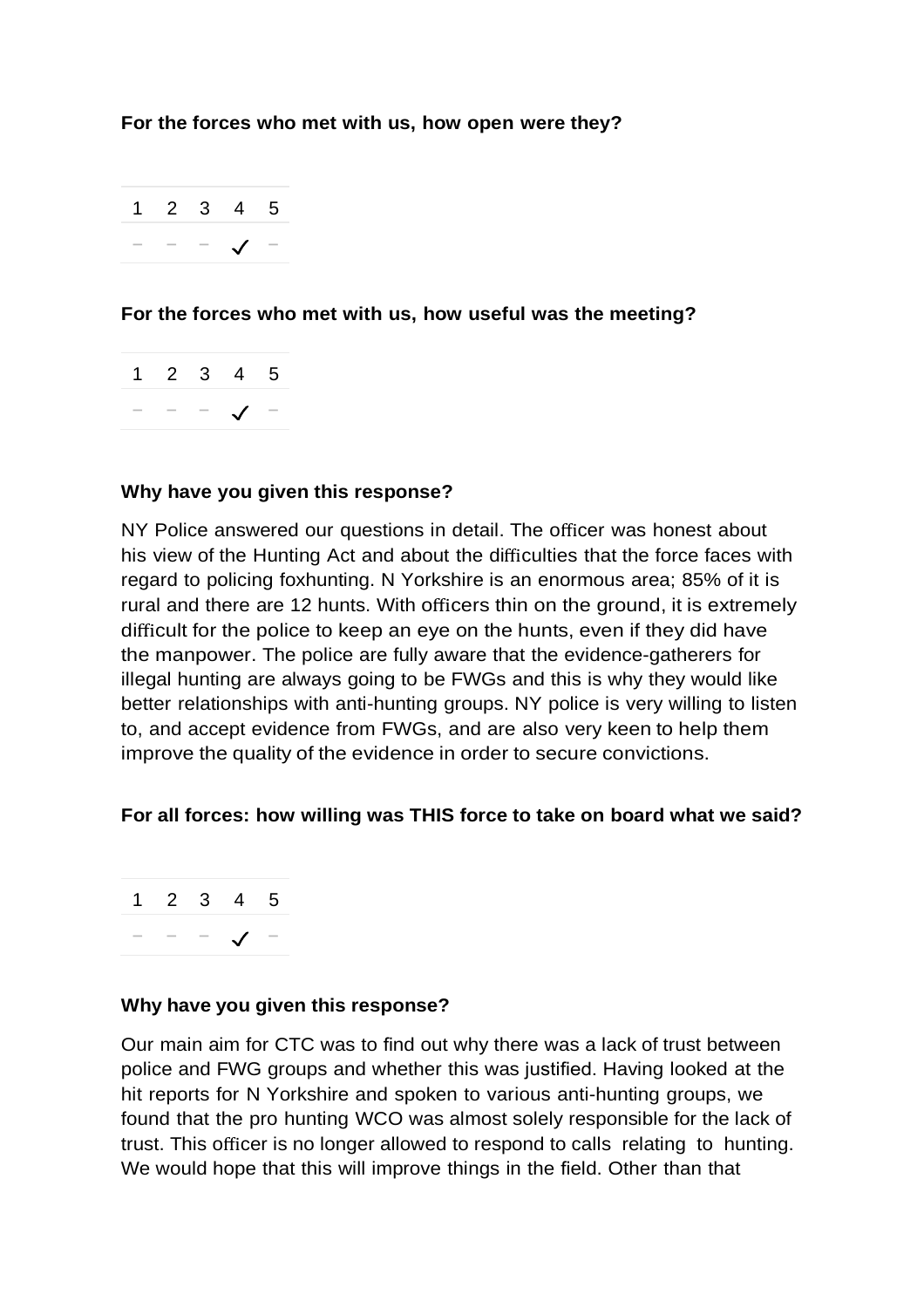WCO, we found no other evidence to suggest heavy bias in N Yorkshire.

## **Has this force taken any actual steps to improve their relationship with FWGs?**

- ✓ Yes
- $-$  No
- Other

## **What steps have they taken?**

A North Yorkshire resident joined us in the meeting. We hope that communication will continue.

## **Does this force have an aide memoire or any guide to policing illegal hunting?**

– Yes

✓ No

#### **How well trained are the police in this force?**

|  | 1 2 3 4 5 |  |
|--|-----------|--|
|  |           |  |

#### **Why have you given this response?**

Training is seen as important. It's ongoing and the force are open to more information on this. WCOs receive enhanced training. Need to bear in mind it's difficult to train all police in detail in respect of all wildlife crime as large county with officers spread thinly

## **How do you rate this force's behaviour in the field with regard to illegal foxhunting and incidents involvingFWGs?**

- Always appear biased
- Usually appear biased
- ✓ Sometimes appear biased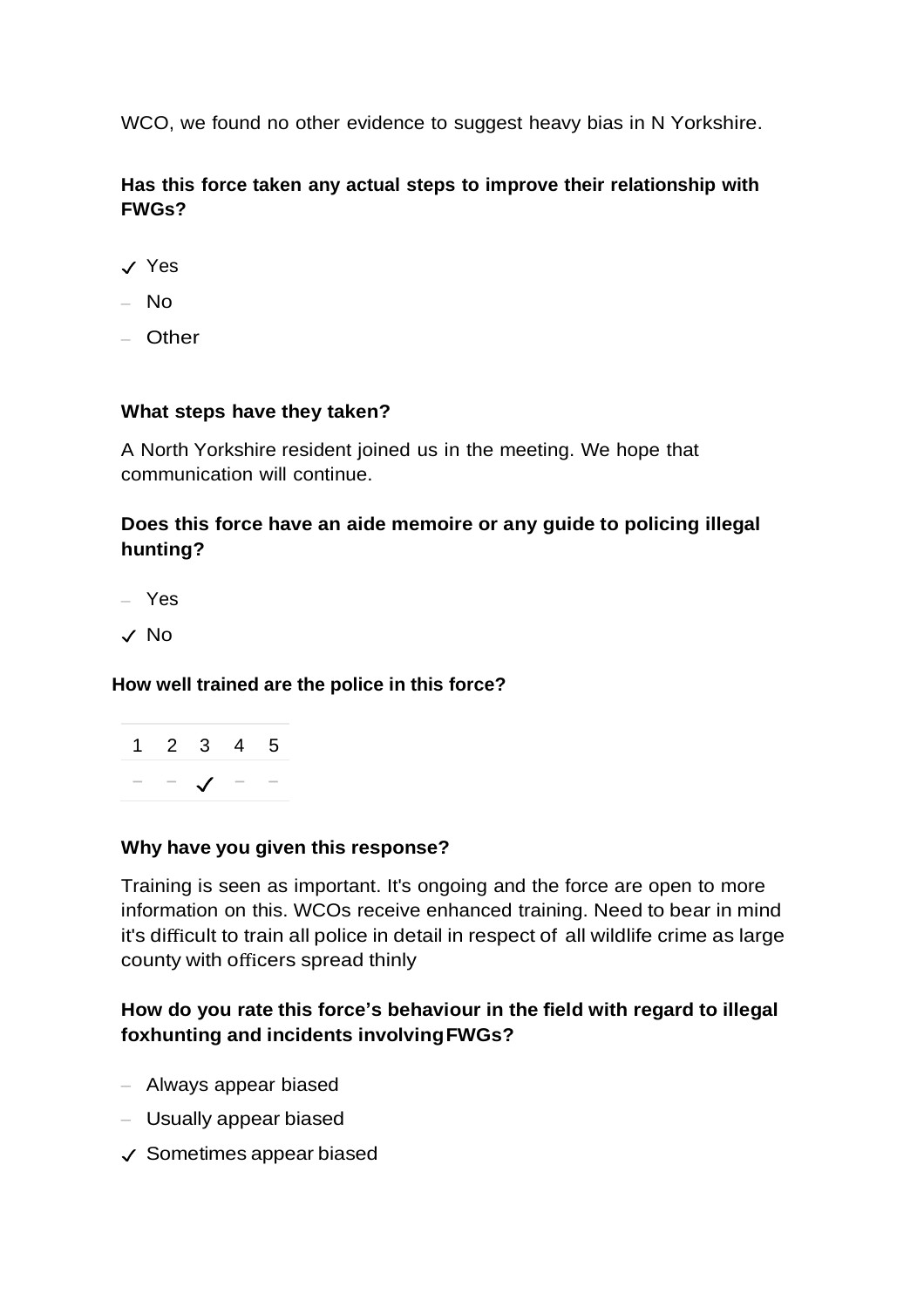- Rarely appear biased
- Never appear biased

## **Why have you given this response?**

We have not found an incident of clear bias (other than the pro-hunting WCO).

**Looking at the response to our FOI asking about police systems and organisation with regard to foxhunting, how do you rate their ability to take action on illegal foxhunting?**



## **Why have you given this rating?**

More training for response officers is crucial. It is likely that officers called to a hunt will not understand what they are seeing.

## **Do you think the force focuses too heavily on public order as opposed to dealing with illegal foxhunting?**

- Yes
- ✓ No
- Other

#### **Why have you given this response?**

We have not seen any reports suggesting this force routinely focuses heavily on public order. A recent hit report showed a North Yorkshire officer asking a vehicle containing FWGs what they were doing. When they explained, the officer simply left them to it.

#### **Overall, how do you rate this force?**

**Take into account willingness to engage with AAF, willingness to engage with FWGs, actions in the field etc.**

$$
1\quad 2\quad 3\quad 4\quad 5
$$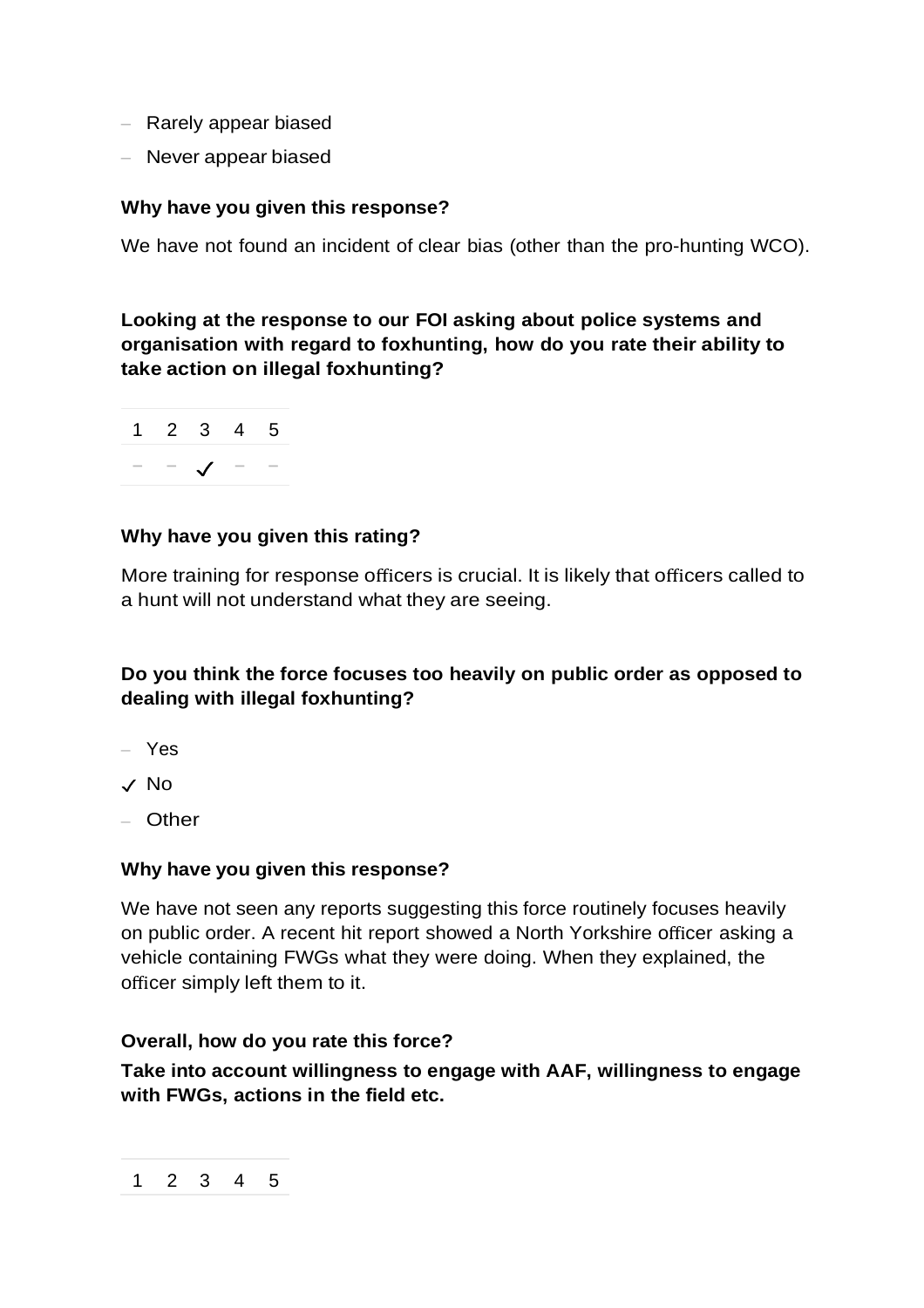

## **Any other comments?**

The officer said the Hunting Act isn't fit for purpose. We were assured that several recently appointed senior officers are keen to tackle wildlife crime.

### **In the opinion of AAF, how can this police force improve?**

More training for response officers is crucial. Also, while most officers do appear to be neutral, if North Yorkshire would like to develop and maintain a better relationship with FWGs, then taking a proactive approach to policing hunts would be a good start. From our meeting, it was very clear that the police know about the extent of the law-breaking in the area, but their lack of resources limits what they can do. Without the trust of the FWGs, the situation will remain the same.

FWGs are a potential resource for police and should be viewed as such.

All officers would benefit from a much greater understanding of the issues surrounding illegal hunting and the motivations of FWGs. We have created three helpful documents:

[Practical Advice for All Officers](https://www.actionagainstfoxhunting.org/wp-content/uploads/2021/11/B-1411-Practical-Advice-for-all-Police-Forces.pdf) – this includes training advice

[A Field Guide for Officers](https://www.actionagainstfoxhunting.org/wp-content/uploads/2021/11/A-1411-FIELD-GUIDE-ILLEGAL-FOXHUNTING.pdf) – to use if they are called to a hunt

A Study - [Why sabs and monitors are not protesters.](https://www.actionagainstfoxhunting.org/wp-content/uploads/2021/11/A-1411-Why-sabs-and-monitors-arent-protesters.pdf) – an insight FWG organisations.

## **Hit reports and media reports mentioning N Yorkshire Police and hunting**

<https://www.facebook.com/yorkantihuntleague/posts/340965050572341> 2/10/20. Member of public see hunt chase and kill fox. Statement given, no action due to lack of evidence.

<https://www.facebook.com/yorkantihuntleague/posts/355166939152152> 22/10/20. YAS/BBMH prepare to hunt, terriermen seen with shovels, police attend.

<https://www.facebook.com/WestYorksHuntSabs/posts/1907137819425336> 12/12/20. Hurworth Hunt aggressive and drunk, police question hunt supporters.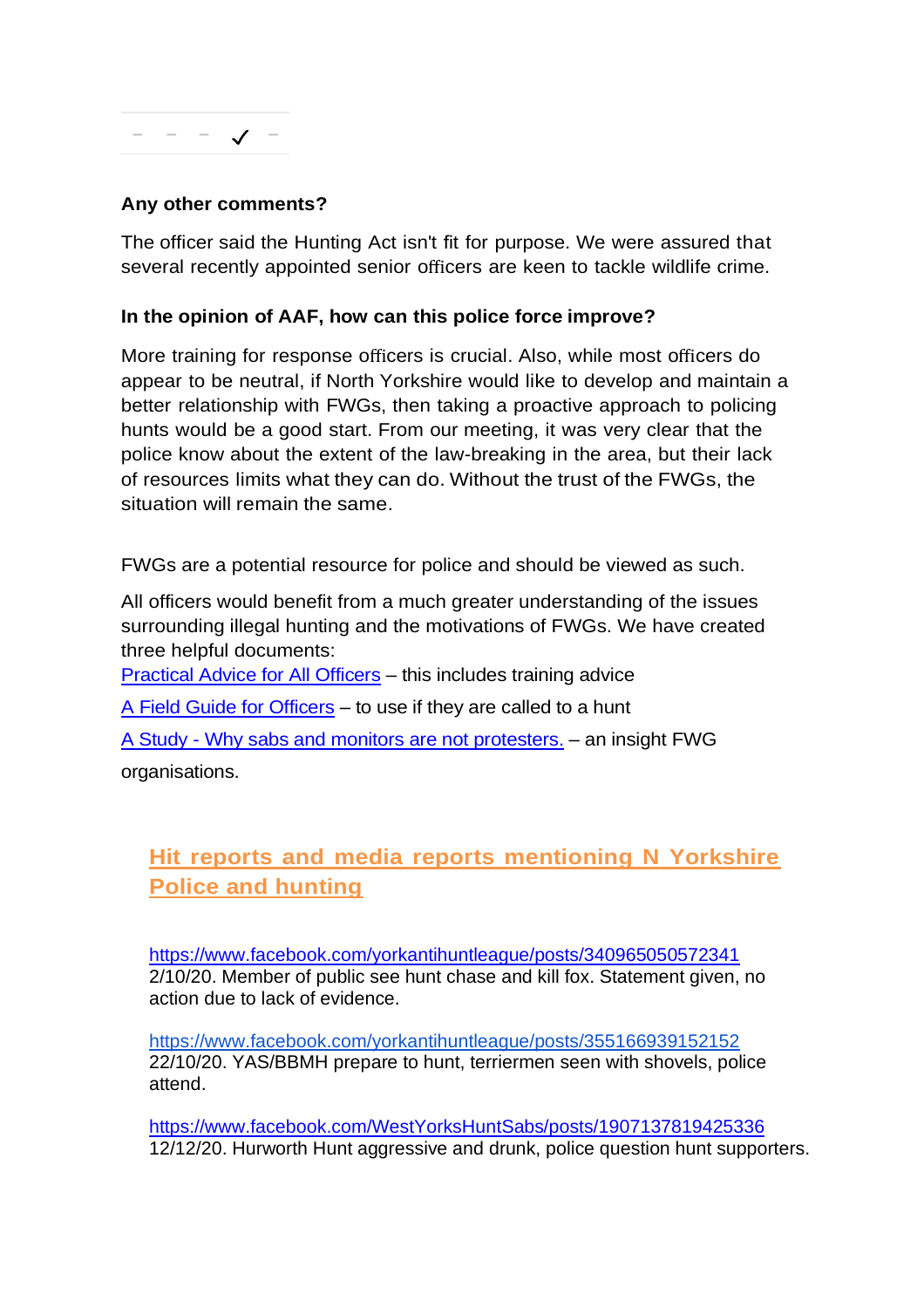[https://www.facebook.com/permalink.php?story\\_fbid=3376535165801907&id=1](https://www.facebook.com/permalink.php?story_fbid=3376535165801907&id=1426555787466531) [426555787466531](https://www.facebook.com/permalink.php?story_fbid=3376535165801907&id=1426555787466531)

[https://www.facebook.com/permalink.php?story\\_fbid=3421256937996396&id=1](https://www.facebook.com/permalink.php?story_fbid=3421256937996396&id=1426555787466531) [426555787466531](https://www.facebook.com/permalink.php?story_fbid=3421256937996396&id=1426555787466531)

26/12/20. Derwent Hunt illegally hunting, police informed by members of the public. FWGs believe they killed 2 foxes, fresh fox leg found. FWGs barged and blocked. Sheep worried by hounds.

<https://www.facebook.com/yorkantihuntleague/posts/427898255212353> 29/12/20. Illustrates the link between hunts and their violent support.

<https://www.facebook.com/ManchesterHuntSabs/videos/651058465834614> <https://www.facebook.com/ManchesterHuntSabs/posts/3938698229480746> 1/10/20. York & Ainsty BBMH kill

<https://www.facebook.com/somersetwildlife/posts/784544602126970>

Re 1/10/20 kill above. Statement made by North Yorkshire police mentioned on a FB post

'Every incident of wildlife crime reported to North Yorkshire Police is investigated with all lines of enquiry followed to try and find those responsible.'

[https://m.facebook.com/story.php?story\\_fbid=1169208676877332&id=13646432](https://m.facebook.com/story.php?story_fbid=1169208676877332&id=136464320151778) [0151778](https://m.facebook.com/story.php?story_fbid=1169208676877332&id=136464320151778)

26/2/21. Police called to FWGs keeping an eye on possible illegal mink hunting. Hurworth hound exercise also taking place. Politely questioned by police who then left them to it.

<https://www.facebook.com/WestYorksHuntSabs/posts/1997403097065474>

8/4/21 post. FWGs threatened with meat cleaver North Yorkshire April 2021, presume reported to the police. Investigating possible mink hunting but it illustrates the violence FWGs face. The person threatening is wearing a Zetland hunt top (fox hunt).

<https://w.uktv.co.uk/shows/women-force/episodes/>

[https://northyorkshire.police.uk/news/new-documentary-highlights-the-work-of](https://northyorkshire.police.uk/news/new-documentary-highlights-the-work-of-women-on-the-force/)[women-on-the-force/](https://northyorkshire.police.uk/news/new-documentary-highlights-the-work-of-women-on-the-force/)

TV documentary April 2021 (aired later) showing Bedale Hounds on a dual carriageway, North Yorkshire:

Officers taking it in their stride, no suggestion hunt kennels had done anything wrong.

[https://www.keeptheban.uk/post/north-yorkshire-police-explain-why-it-is-hard-to](https://www.keeptheban.uk/post/north-yorkshire-police-explain-why-it-is-hard-to-prosecute-fox-hunts?fbclid=IwAR2JjfGfoh9vgsU94V0IQaaUgcEY1_1tqZiVfNBwwvopz1EXJvKcln0hG0A)[prosecute-fox-](https://www.keeptheban.uk/post/north-yorkshire-police-explain-why-it-is-hard-to-prosecute-fox-hunts?fbclid=IwAR2JjfGfoh9vgsU94V0IQaaUgcEY1_1tqZiVfNBwwvopz1EXJvKcln0hG0A)

[hunts?fbclid=IwAR2JjfGfoh9vgsU94V0IQaaUgcEY1\\_1tqZiVfNBwwvopz1EXJvK](https://www.keeptheban.uk/post/north-yorkshire-police-explain-why-it-is-hard-to-prosecute-fox-hunts?fbclid=IwAR2JjfGfoh9vgsU94V0IQaaUgcEY1_1tqZiVfNBwwvopz1EXJvKcln0hG0A) [cln0hG0A1](https://www.keeptheban.uk/post/north-yorkshire-police-explain-why-it-is-hard-to-prosecute-fox-hunts?fbclid=IwAR2JjfGfoh9vgsU94V0IQaaUgcEY1_1tqZiVfNBwwvopz1EXJvKcln0hG0A)9/4/21 article. North Yorkshire Police explain why it's hard to prosecute under the Hunting Act

<https://www.facebook.com/yorkantihuntleague/posts/552363939432450> 8/9/21. Sinnington hunt out cubbing. Believe to have killed 2 foxes. Police attended and helpful. A quote was supplied to AAF from an FWG present that